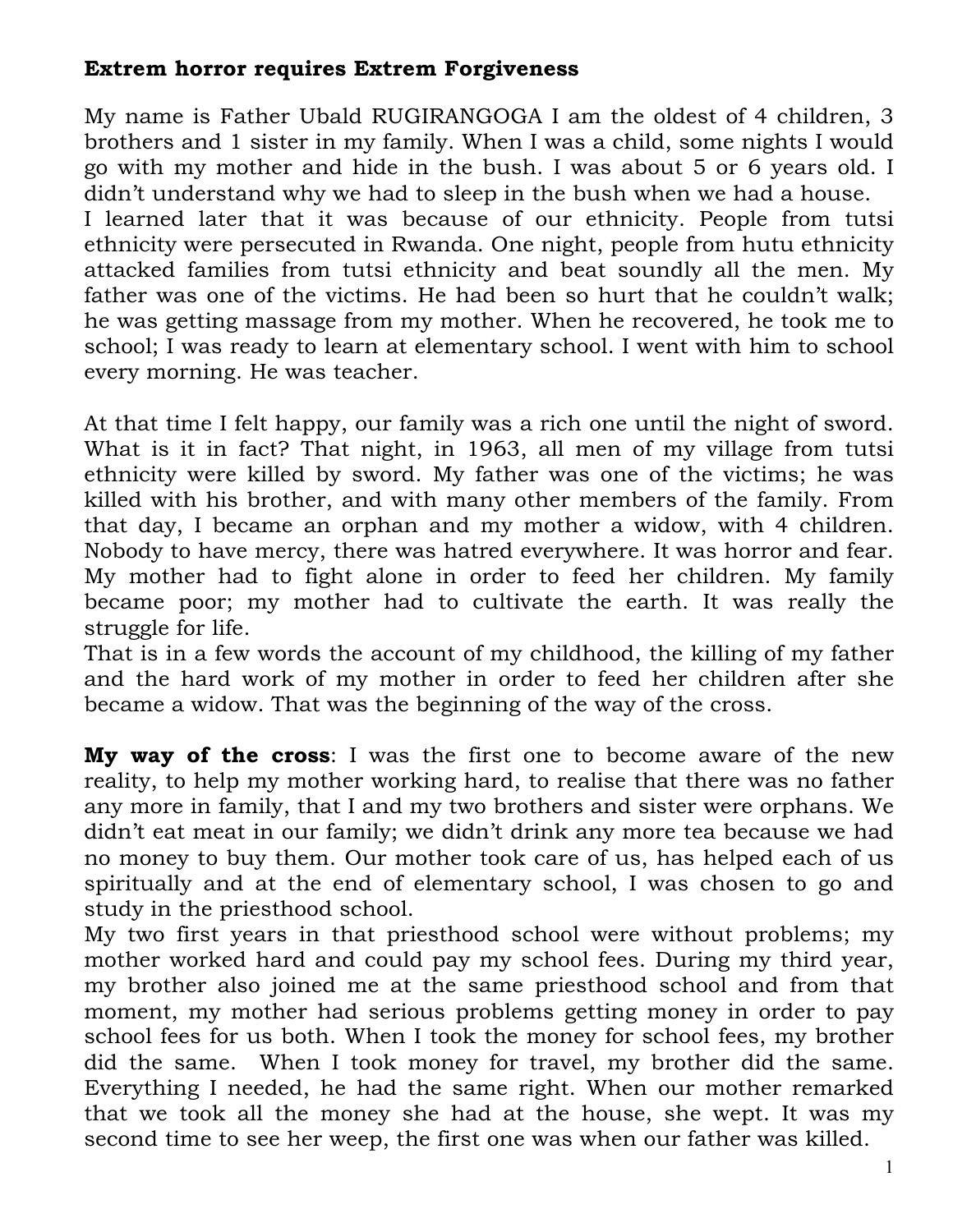Those mother's tears when we took all the money from the house will be a later occasion of my priesthood vocation. My mother went on working hard for us and unfortunately in 1973; we had to flee, my brother and me to Burundi in order to escape from hutu seminarian students who wanted to kill us because of belonging to tutsi ethnicity.

## **Refuge in Burundi**

It was Sunday evening 26/02/1973, when seminarians from Hutu ethnicity wanted to kill those from tutsi ethnicity. The priests who couldn't control the situation helped us to escape. In fact, it was politicians who had excited the hutu seminarians in order to make trouble in society. Arriving at home it was also trouble. We had no choice, my brother and I, we left our mother, and fled to Burundi where I went on studying from 1973 till 1978. As a teenager, I lost my faith and was converted by the Virgin Mary when praying the rosary.

### **My conversion**

It was an afternoon coming back from playing football at 16ho'clock when Nasaire Kibuti shared with me that he felt well, that he had to go and take shower, pray his rosary and then study. I didn't understand because I was one of those who didn't like prayers even though we were in priesthood school. It was a heated discussion with him trying to convince me to pray. At that time Prayer had no place in my life. Nasaire had lost the argument because we were so many against him, in fact other seminarians came to listen to us discussing on prayer. It was a good debate and many of the others agreed with me. Nasaire went away ashamed and I was so proud for a few minutes, but in my mind I was not so quiet. I went to the chapel to see if Nasaire was praying his rosary. Arriving there I saw Nasaire praying carefully his rosary. He was not alone, there were about 30 other seminarians praying. It was an occasion of conversion and the beginning of the new life. Remarking that there were seminarians who prayed freely without any priest behind them, I took that prayer as serious and tried to pray also. I pray the rosary helped by my fingers because I had no rosary. When it came time to pray the mystery, I did not know the mysteries so thought about my life. When thinking about my life I discovered that God took care of me even if I didn't pray to him. My question was this "How did my mother have money for school fees, for me and for my brother"?! I remembered the day she had wept when we took all the money from the house at the beginning of the school year. There was no doubt in my mind God had helped her to get the money and also because we were refugees, HCR had helped us with school fees.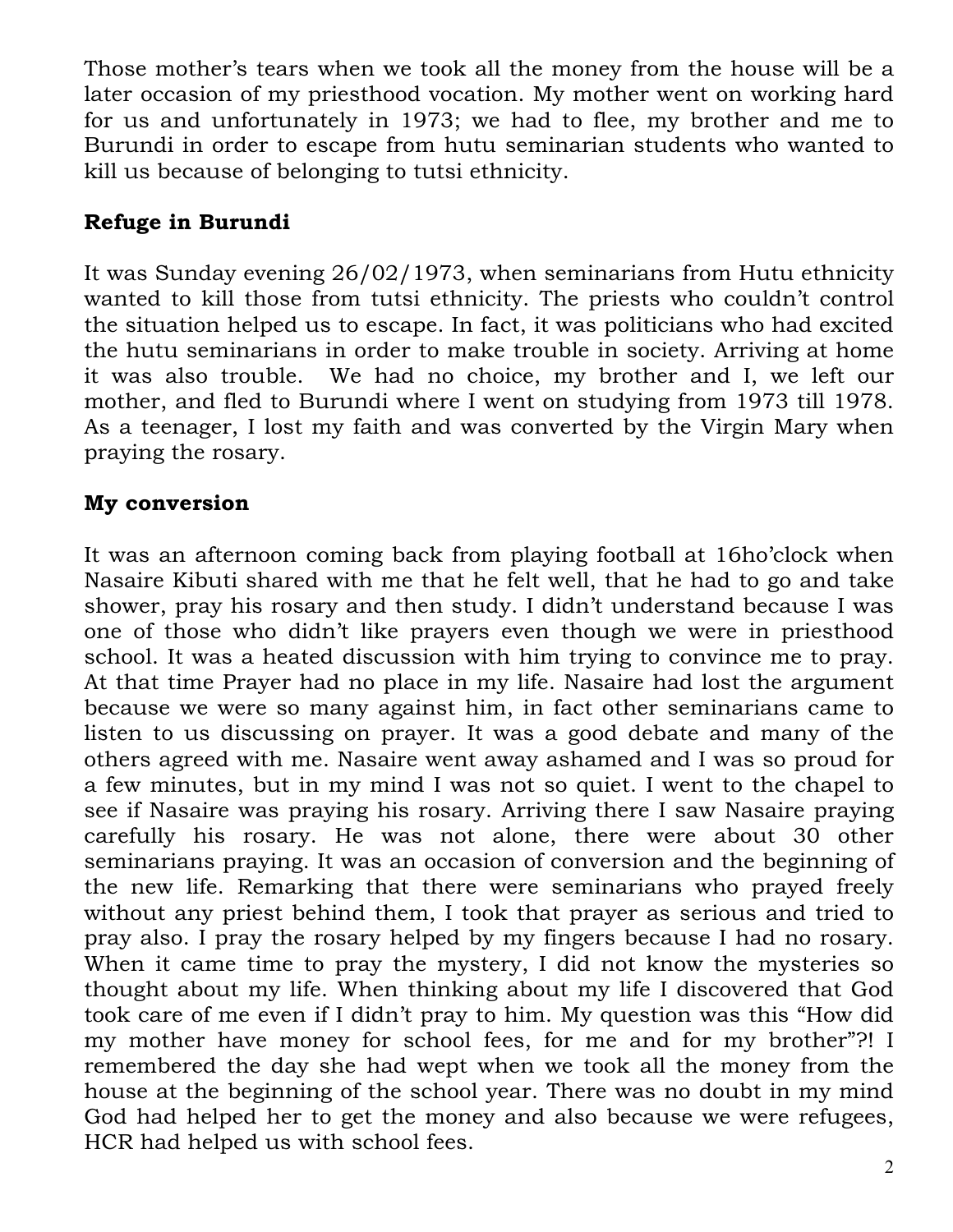I discovered the presence of God in my life. I felt happy, I had prayed. The days after, I continued praying the rosary and the conviction of God's love became so great to me that I decided to offer all my life to him by becoming a priest. Yes, I had to become a priest in order to preach love in Rwanda.

If I was a refugee in Burundi, it meant that Rwandese people didn't love each other.

In 1978, I was finished with minor seminary studies in Burundi and went back to Rwanda.

# **Back to Rwanda in order to preach love**

I arrived in Rwanda in 1978 and began with my major studies in the seminary of Nyakibanda. In July 1984 I was ordained a priest and had my first mission in Nyamasheke parish, cyangugu Diocese in Rwanda. I tried to preach love and live love. In 1987, I felt a new vocation to pray for healing of sick people. In 1991 I received from God a knowledge gift. I was the pastor in the parish, happy to serve God. I preached many retreats at the parish in order to help Christians to grow in faith and love. What a horrible surprise when the genocide against the people from tutsi ethnicity occurred.

I realised that people from hutu ethnicity in my parish, killed their brothers and sisters in faith. Myself I escaped miraculously, they wanted me to be killed also, they didn't recognise me as their pastor. What a pity, 45000 people from tutsi ethnicity were killed in 3 days. They were, refugees at the parish. This news devastated me at the Bishop's house where I was a refugee after being chased from my parish. Every night I wept thinking that I had just failed!

To become a priest in order to preach love and live love and as your fruit you have genocide in your parish! At the bishop's house where I took refuge, people from my parish wanted my head to be cut off and to have a procession with it on a stake. First, I was ready to be killed and accompany many of my parishioners put on the sword to heaven.

When I was praying I listened to God's voice telling me that I had to get refuge abroad because he wanted me to survive and evangelise.

In the evening of 27/5/1994, I escaped with a guide through the bush; we crossed the Rusizi River and arrived in Congo, former Zaire, in the morning of 28/5/1994. I escaped the genocide against tutsi to evangelise. After 2 months in Congo, I have been invited to go to France at paray le Monial and witness that Jesus is alive. I arrived there at the end of July. I spoke for the first time to more than 5000 people about what happened in Rwanda. It was horror; it was so hard to forgive, my heart was broken; I claimed that I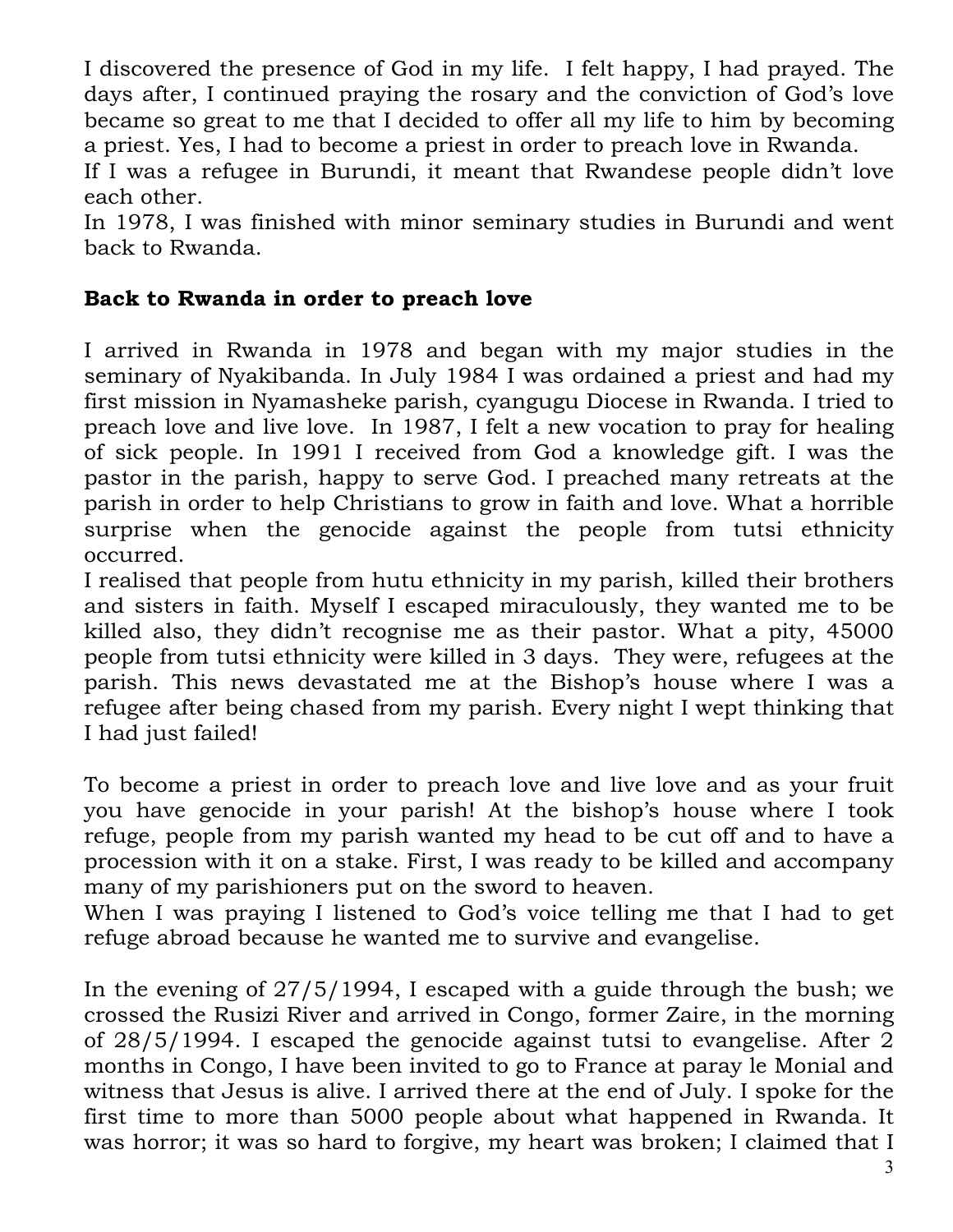forgave those who killed my mother, my parishioners, my relatives. Unfortunately I went on weeping every night until I was healed at Lourdes during the Stations of the Cross. I had not accepted my cross to carry. The genocide against people of tutsi ethnicity was for me a cross to carry. Without accepting it as a cross to carry, nobody can forgive.

#### **Forgiveness and reconciliation**

The genocide against the Tutsis had hurt me so much that I felt tired. I was like a commander of an army who had lost the fight. I needed new energy to go on fighting. After 6 months in Europe, 6months of rest and prayers. I decided to go back to Rwanda. I arrived in Rwanda 5/01/1995. I had no time to lose, I immediately began to help people with their inner wounds, listening to them, and praying with them. I said masses with healing prayers. Many people were helped and I realised why God told me to go and get refuge abroad when I hid myself in Bishop's house. It was to evangelise and help people to begin with new life, to speak about forgiveness and reconciliation. It was not easy. The victims of genocide were so angry against to those who made genocide to them. Those who made genocide were not ready to beg pardon even to recognise that they had made genocide. It took a long time to convince the victims to forgive and those who made genocide to beg pardon. After 4 years of evangelisation, speaking at about forgiveness and reconciliation, praying for healing all over the country, my Bishop gave me a new mission, to be pastor of Mushaka parish. I had been there after evangelisation in prison. I had experience of people who had made genocide against tutsi ethnicity already in prison; I had to have experience of victims of genocide as pastor of the parish. I arrived in the parish when the catholic Rwandese church was helping Christians to think about ethnic problems in synod. I did my best to help parishioners to think about that ethnic problem and they concluded that to be from hutu ethnicity or tutsi ethnicity was not a problem, the real problem was ideology. Every one was created in God's image. We had to fight together against genocide ideology in society. I helped Christians to fight it by preaching retreats.

# **Retreats for victims of genocide**

People from tutsi ethnicity who escaped genocide against them were afraid of their offenders who were coming out of prison. They were thinking that they would kill them in order to remove all signs of genocide. No survivor from genocide could live; so they thought. The retreat I had with them helped them. After praying we read in Romans12, 21 where Saint Paul says "*Do not be conquered by evil but conquer evil with good".*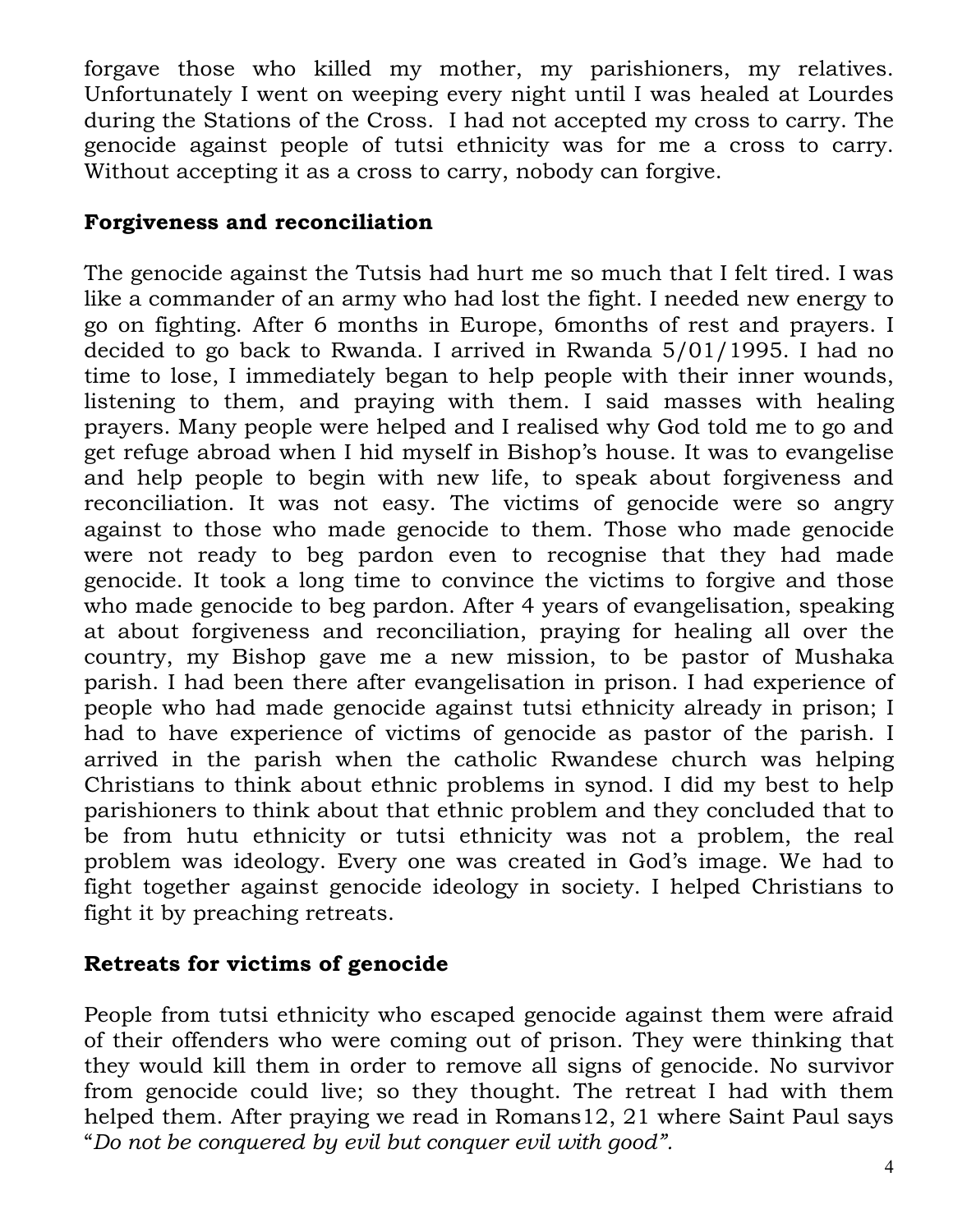God's word had to guide us in all discussions and the victims of genocide at the end of the retreat were ready to forgive because the good one must triumph over the bad one.

## **Retreat for those who made genocide**

God's word in Romans12, 21 has helped them as well. After praying, I preached, encouraging them to beg pardon in order to be free. They also concluded from their retreat, that the good one must triumph over the bad one.

# **Retreat for victims of genocide, perpetrators and rescuers.**

Victims of genocide, perpetrators of genocide and rescuers of victims of genocide had a retreat together. The victims of the genocide against tutsi ethnicity had inner wounds, they thought that every one from hutu ethnicity were bad because those who killed their relatives were executing in the name of hutu ethnicity. I changed that. It was an error. How have I changed it?! I invited the victims of genocide to stand up, I invited the rescuers to go and stand next to the one he rescued. The rescuers were from hutu ethnicity. I remarked that every victim of genocide was surrounded by 6 or 7 people from hutu ethnicity who worked together during the genocide to save him. To rescue a tutsi during the genocide time was not so easy. You hid him at your home and when your family was suspected, you gave him to another family and so on till he was saved, rescued. I asked the victims of genocide if all people from hutu ethnicity were bad people and they answered that those who rescued them were good ones.

I went on explaining that to belong to such an ethnicity is not a bad thing, what is bad is the ideology. To those who perpetrated genocide, I told, that when they were killing tutsi people, those from hutu ethnicity as themselves, who were good Christians were rescuing tutsi instead of killing them. It was time for conversion in order to forgive and to beg pardon. We have always been helped by God's word in Romans 12, 21.

That retreat was so successful that it was the start of new life, for forgiveness and reconciliation. Their discussions were open and respectful. When the time arrived for the government to get information from the people of how the genocide occurred against the tutsi people, to prepare Gacaca Jurisdiction, the parishioners of Mushaka parish revealed the